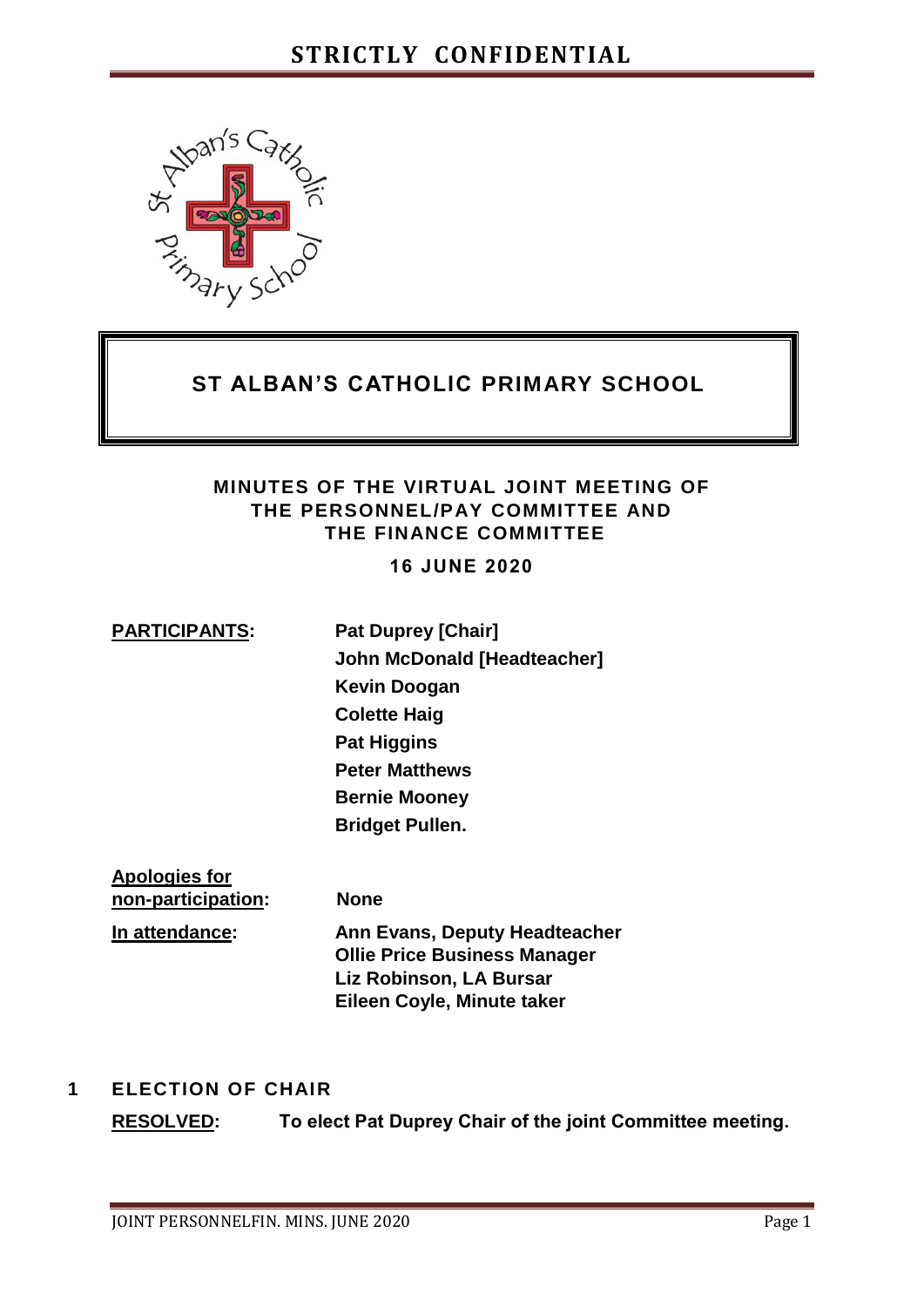#### **PAT DUPREY in the CHAIR**

#### **2 OPENING PRAYER, WELCOME, APOLOGIES FOR NON-PARTICIPATION**

The Chair opened the meeting with a prayer.

She welcomed and thanked everyone for joining the virtual joint meeting of the Personnel/Pay Committee and the Finance Committee.

All members of the two Committees were participating therefore there were no apologies for non-participation.

#### **3 DECLARATIONS OF INTEREST**

The Governors declared that there were no changes to the Declarations of Interest made at a Governors' meeting.

Having reviewed the agenda, the Governors confirmed that they had no personal, financial, contractual or prejudicial interest in any item on the agenda for to-day's joint meeting.

#### **4 MINUTES OF THE MEETING OF THE FINANCE COMMITTEE on 25 February 2020**

Copies of the minutes of the Finance Committee on 25 February had been forwarded electronically in advance to members of the Personnel/Pay Committee and the Finance Committee.

The Governors who had attended the meeting -

**RESOLVED: To confirm that the minutes of the meeting of the Finance Committee on 25 February 2020 are true and accurate account of that meeting.** 

#### **5 MATTERS ARISING FROM THE MEETING OF THE FINANCE COMMITTEE ON 25 FEBRUARY 020.**

There were no matters arising from the meeting of the Finance Committee on 25 February 2020.

#### **6 PERSONNEL ASPECTS**

**6.1 RECRUITMENT OF DEPUTY HEADTEACHER:** The Headteacher thanked Ann Evans for kindly agreeing to help the school by delaying her retirement until Christmas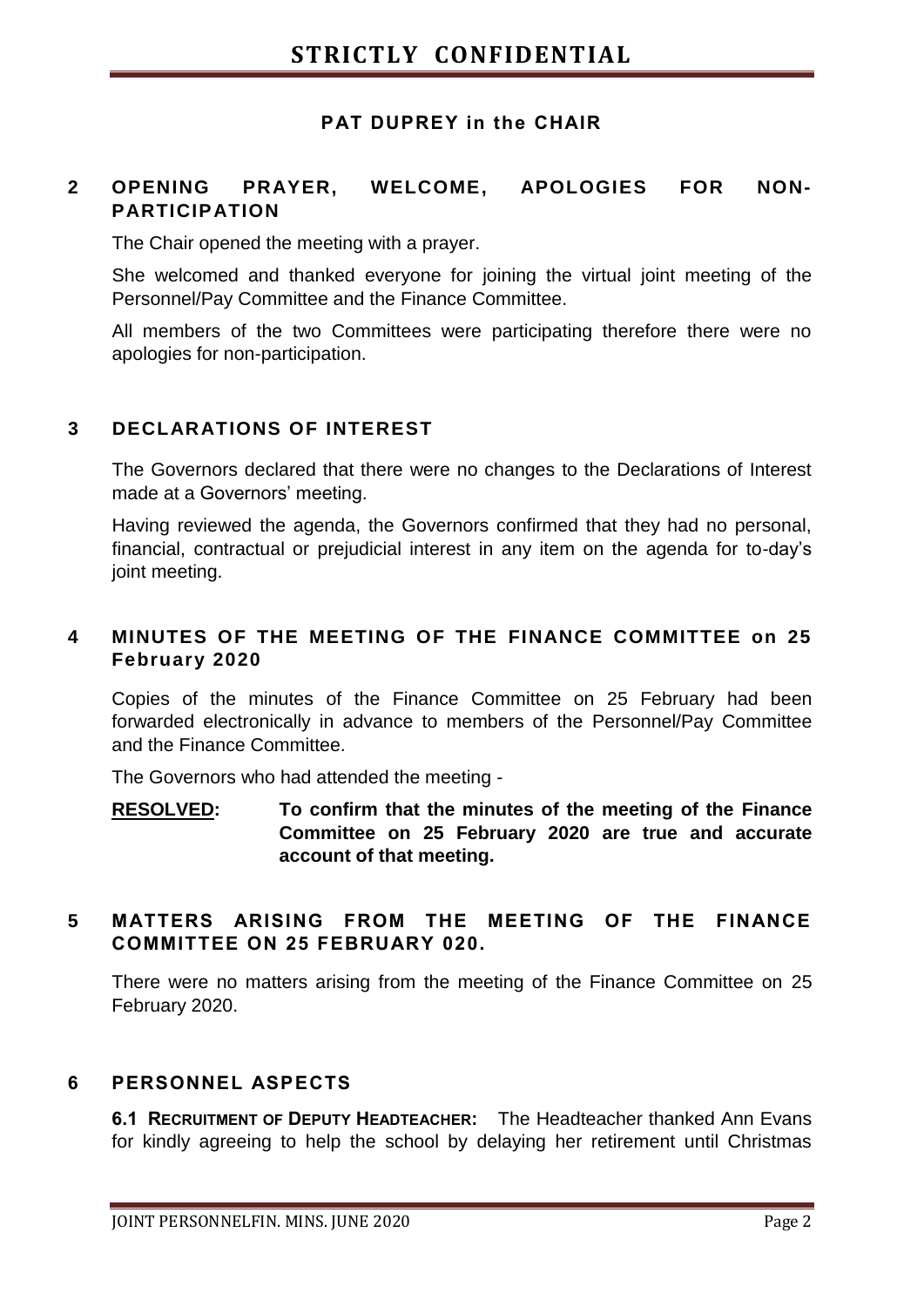2020; a gesture that was of considerable benefit to the whole school community, and was very much appreciated indeed.

Prior to the lockdown, three applications had been received following advertisement for the vacant post of Deputy Headteacher. The three candidates had been advised that the recruitment process has been paused until further notice, that the vacancy will be re-advertised, and that their applications will be kept on file and considered at the appropriate time.

The Headteacher was hopeful that schools would be back to normal in the Autumn. He invited the views of the joint Committees on a proposal to re-advertise the post at the end of August/early September and to complete the appointment process within a time scale that would allow the successful candidate to give notice to their current employer by 31 October. An adviser from the Diocese would be involved throughout the process.

#### **RESOLVED: To approve the process outlined for the appointment of a Deputy Headteacher from 1 January 2021**.

**6.2 CONTRACTUAL CHANGES:** The Headteacher reported that some TAs were on fixed term contracts, two mid day assistants were contracted to the end of the year; one contract would not be renewed.

A teacher had given notice to leave due to moving to live in another area.

Budgetary provision has been for a replacement teacher at the top of M6 salary scale, but clearly savings could be made if the successful candidate is a newly qualified teacher.

The Headteacher asked the joint committee for agreement to advertise the vacancy internally within the school and externally outside the school.

#### **RESOLVED: To note the resignation and approve the arrangements proposed by the Headteacher for the recruitment of a replacement teacher.**

**6.3 Shielding staff:** A small number of staff members who are vulnerable or anxious about being in school are currently being shielded due to Covid-19. The school is being very supportive and gentle in its approach to these members of staff, and, as yet, no-one has yet been asked to complete a self-declaration form.

The advice from HR is not to be too confrontational and the school is calling on all the resources it has to help those people.

A governor agreed with the approach, adding that it is also necessary to do what is right for the person as well as the school; there are no hard and fast rules but there is a need to believe that people are doing the right thing in their particular circumstances.

In reply to a direct query from the Chair, the Headteacher advised that five members of staff - two TAs, one support staff member, and two cleaning staff - were shielding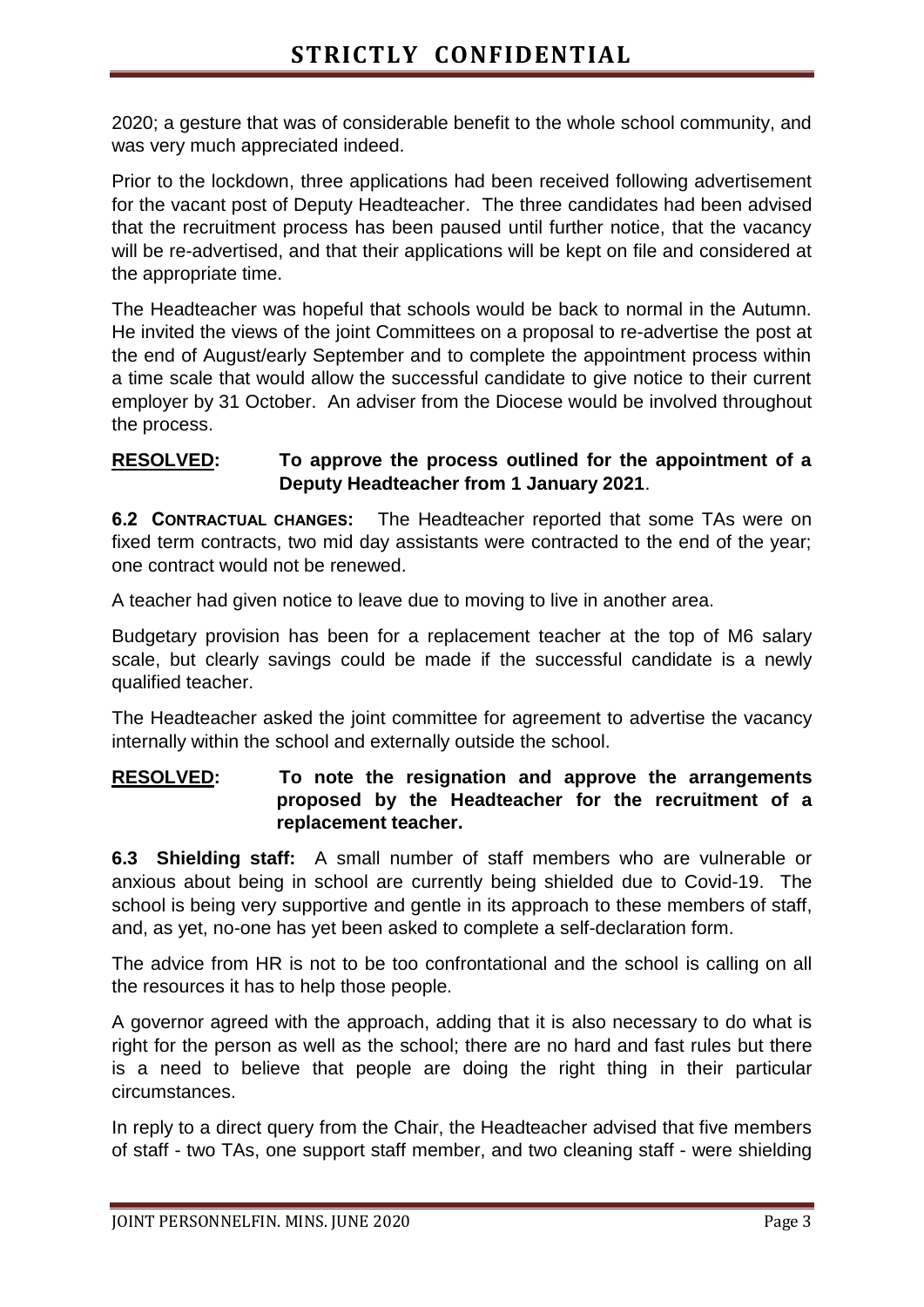at home. All members of the teaching staff are attending school and working, according to the rota.

The Headteacher continued that some extra cleaning hours have been incurred. The school can reclaim additional expenditure incurred due to Covid, eg for signage and sanitizers, using a special expenditure code

**6.2 STAFFING STRUCTURE: 2020/21**: The Headteacher paid tribute to Ann Evans, describing her as the *'oil that smoothes everything, and the rota queen, she does a fantastic job behind the scenes'*. He added that relationships are key to any good organisation; staffing levels are stable, everything will be all right until Christmas, and hopefully going forward.

# **7 DELEGATED BUDGET**

The Chair welcomed the bursar to the virtual meeting.

**7.1 OUTTURN:** The bursar directed the Committee to the information at the bottom of page 4 of the budget report. She reminded the Finance Committee that period 9/10 last year predicted an outturn of approximately £83,000. Additional grants [for Pupil Premium and free school meals] received in the final quarter increased the outturn to £89,876.

The information given below has been extracted from the budget report:-

|                      | 2019/20 | 2020/21  |
|----------------------|---------|----------|
| Delegated budget C/F | 0       | -£89,876 |
| <b>LMS reserve</b>   | E70297- | E137,763 |

#### **7.2 Three year projections:**

| Year                 | 2021/22            | 2022/23             | 2023/14             |
|----------------------|--------------------|---------------------|---------------------|
| Delegated budget c/f | $-£137,763$        | £11,161             | £163,611            |
| <b>LMS reserves</b>  | £11,161<br>deficit | £163,611<br>deficit | £333,022<br>deficit |

The bursar's commentary is appended.

The Headteacher stated undoubtedly, both Committees would have some important questions to ask in terms of what can be done to address the projected deficits going forward. The situation would require careful planning and careful management going forward. There would be a need to review the staffing structure and to consider other ways reducing costs and generating additional income**.** 

The bursar stated that it was not unusual for schools to have those huge figures; it all depends on what the DfE decide to do in September. It is already known that the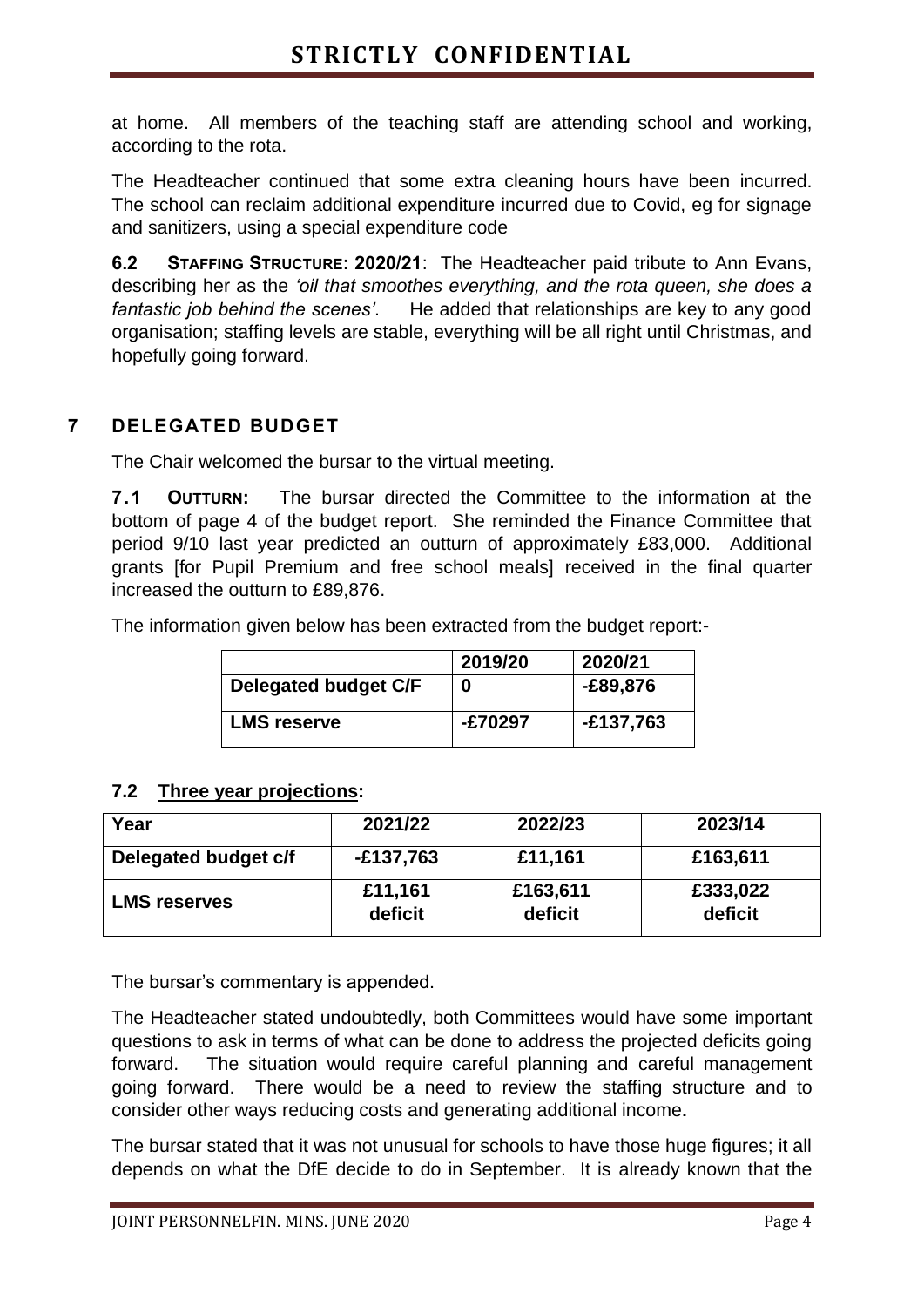per-pupil allocation will increase from £3,750 to £4,000, but information is still awaited on the school's final intake in September.

#### **The bursar drew attention to the final sheet which indicated that a credit balance of £137,763 would be produced in 2020/21, a deficit of £11,161 in 2021/22, increasing to a deficit of £163,611 in 2022/23 and a deficit of £333,022 in 2023/24.**

A governor commented that some people who are furloughed may not have a job when the scheme ends, therefore more children may qualify for free school meals. There is a need to encourage more engagement with the parents, especially those who may not be aware that they qualify for free school meals.

The Committee recommended that the questionnaire to parents about their eligibility for free school meals is re-sent.

The Committee was pleased to note that the Government had to-day agreed to extend the voucher scheme throughout the school holidays.

A governor stated that many children are living in poverty and enquired if the school was looking at bids for funding it could apply for.

The Headteacher replied that he was aware that the Headteacher at New Brighton Primary School is co-ordinating a scheme to help families and is receiving funding for hampers. He suggested the action points –

**Find out what is available, including the funding streams that look at the development of the school building, so it doesn't come out of the school's budget, eg Sports England should be able to help with playground space. Resend the questionnaire re eligibility for free school meals to parents.** 

The staff governor highlighted the fact that this school coordinates hampers with input from the staff who contribute to and deliver hampers to many families.

**The Committee acknowledged the generosity of the staff and thanked them for their efforts**.

#### **RESOLVED: To –**

- **i. approve the school's budget for 2020/21 as presented and recommend that it is ratified at the next Governors' meeting;**
- **ii. thank the bursar for her efforts and hard work in preparing the budget, for her useful commentary, and for participating in the virtual meeting.**

*The bursar withdrew from the virtual meeting*.

# **8 CAPITAL EXPENDITURE/MAINTENANCE PRIORITIES**

The Headteacher reported that the only capital expenditure was £1,200 spent on the entry point to the school.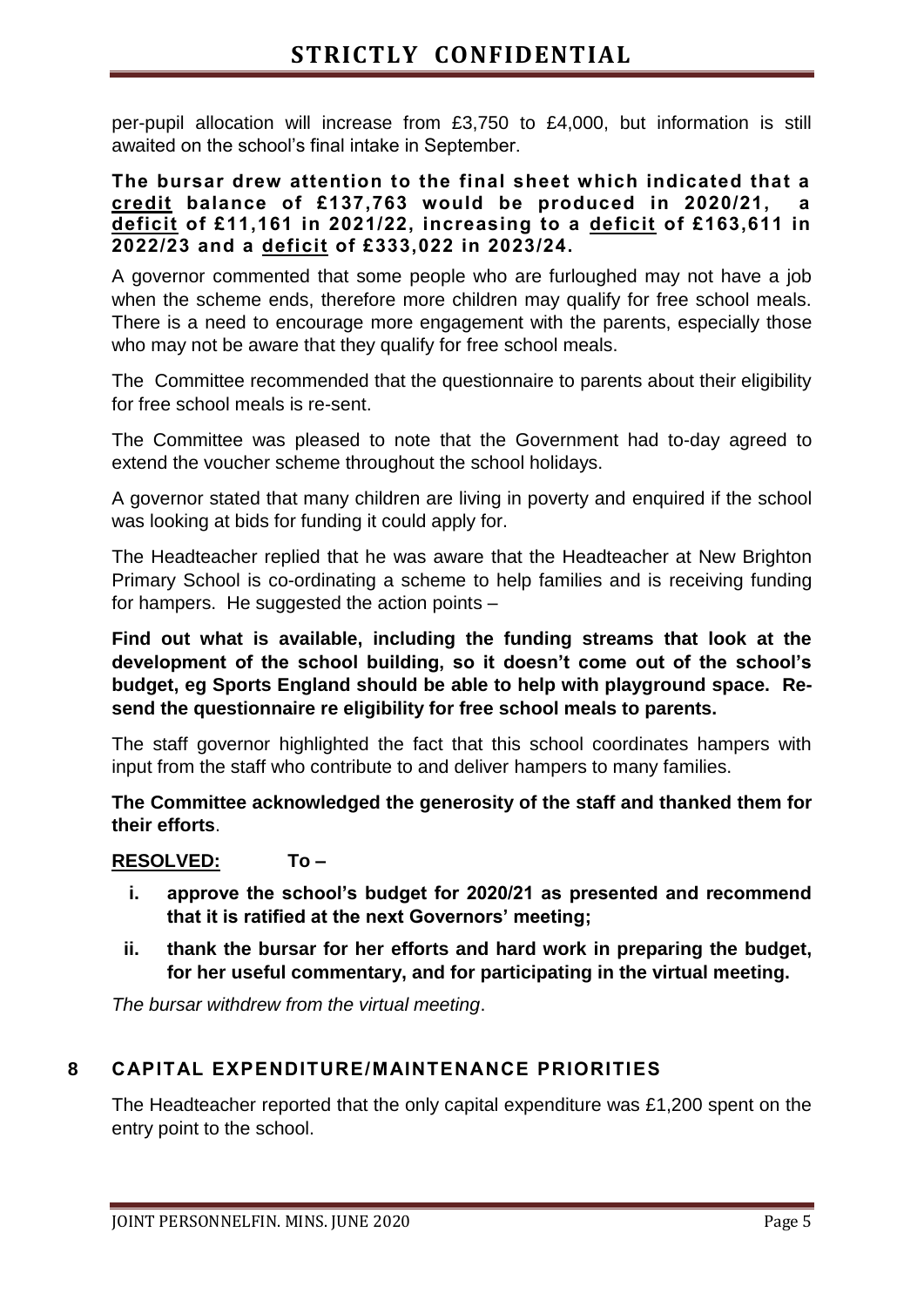The school's allocation of DFC funding for this year totalled £12,000, for use in maintaining the premises and for IT.

Discussions with staff had taken place on the possibility of having an electronic entry system, which would eliminate the needs to maintain lists when children go off site etc. Quotations in the region of £3,500 have been received.

A leak in the roof has resulted in some water damage to the floor. The Diocese has been made aware of a roof survey which estimated that the work required would cost almost £200,000.

### **RESOLVED: To -**

- **i thank the Headteacher for the update on maintenance priorities;**
- **ii receive and consider the quotations for the electronic entry system at the next meeting.**

#### **9 OTHER BUSINESS**

**9.1 LA Internal Auditor's Visit, Report and Recommendations.** The LA's Internal Audit Service had carried out an audit of the school on 19/20 June 2019.

The auditor's report dated 12 July 2019 stated: '*The objectives of the audit were to evaluate the effectiveness of the control environment at the school. A review of responses and evidence provided during the visit suggested that a satisfactory system of control is in place. Areas for improvement identified during the visit related to improving the system in operation'.* 

The improvements related [*inter alia*] to: Terms of reference for Governors' Committees, the delegated limits and authorised signatures list, declarations of interest, purchases, SLAs, and the assets register.

The former Headteacher had overseen the actions taken to address the recommendations. An outstanding action referred to the lack of terms of reference for Governors' Committees.

The Headteacher advised that he intended to bring forward proposals for the rationalisation of the current system for Governors' committees for implementation from Autumn 2020. Any changes should be Governor led and he would very much appreciate input by the Governors. A complete set of terms of reference which would give clarity on the responsibilities and decision-making powers of each Committee would be produced as part of the exercise.

# **RESOLVED: To –**

- **i. receive and note the Internal Audit report and recommendations;**
- **ii. ask the Headteacher to convene an extraordinary meeting of the Governing Board in early July/September 2020 to review and consider ways to improve the current Committee system, and to produce terms of reference for each Committee.**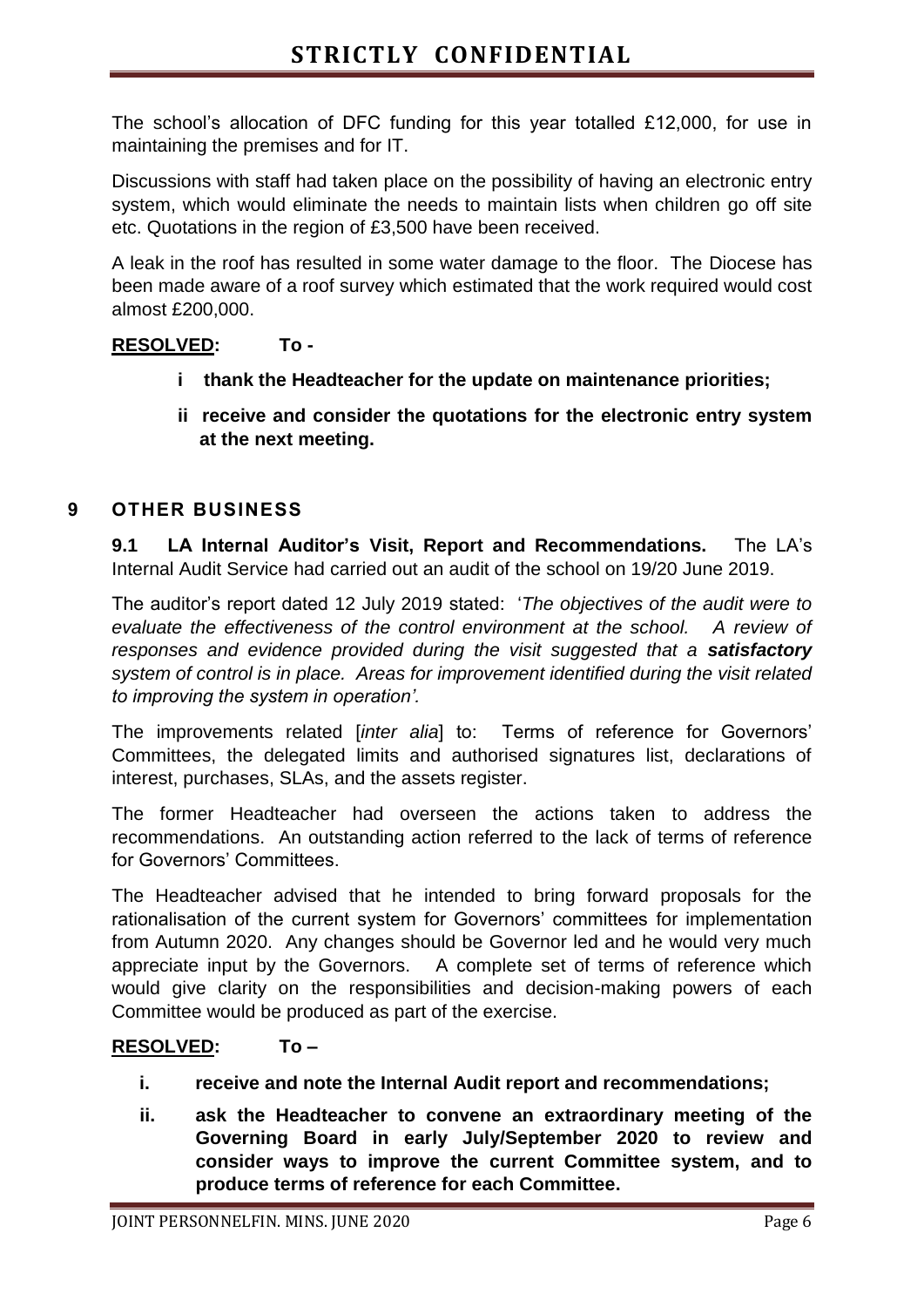**9.2 LA Health & Safety Inspection Report and Recommendations:** The Local Authority's Health & Safety Team had carried out a Health & Safety inspection of the school premises on 7 February 2020.

The report stated: **The audit process was very well prepared for and there is a clear safety culture from the team. The school is tidy and well-presented and the documentation is well ordered.**

The reported included a series of recommendations.

The Acting Headteacher, Ann Evans, had signed off all the actions as completed, except training on the use of the evacuation chair, which was outstanding due to difficulty in identifying a trainer due to Covid-19. Training would be arranged in the Autumn term 2020, and following completion, the reviewing officer would be notified accordingly.

The reviewing officer's further comments stated: *Many thanks for all the information provided during the audit. It is recognised that the school has worked hard to comply with what is required and it has made good steps towards having all the documentation in place as directed on the Governors/Self check list.* 

*I can confirm that all evidence was in place other than the actions that form the body of this report.* 

At the meeting of the Finance Committee on 25 February 2020, the Acting Headteacher had given an in-depth account of the inspection and the progress made in addressing each recommendation.

The Headteacher produced a letter from the Merseyside Fire and Rescue Service which confirmed that the school building was fully compliant with current Fire Regulations.

# **RESOLVED: To –**

- **i. receive and formally sign off the report and recommendations on the LA's Health & Safety Inspection of the school's premises;**
- **ii. thank the then Acting Headteacher, Ann Evans, for her tenacity and determination to address the recommendations at a time when she was undertaking extra senior management duties and responsibilities in addition to her teaching role;**
- **iii. ask the Headeacher to pass on the thanks of the Committee to Jon, the Caretaker, and commend his competence, skill and expertise, in addressing the issues highlighted, at minimum cost to the school;**
- **iv. note that confirmation has been received from the Merseyside Fire & Rescue Service that the school building is fully compliant with Fire Regulations.**

**9.3 CHERRY TREES CAR PARK**: The parking space on the school's ground is being used to accommodate two extra bubbles in the current crisis. The staff are using the Cherry Trees car park, which is free at present.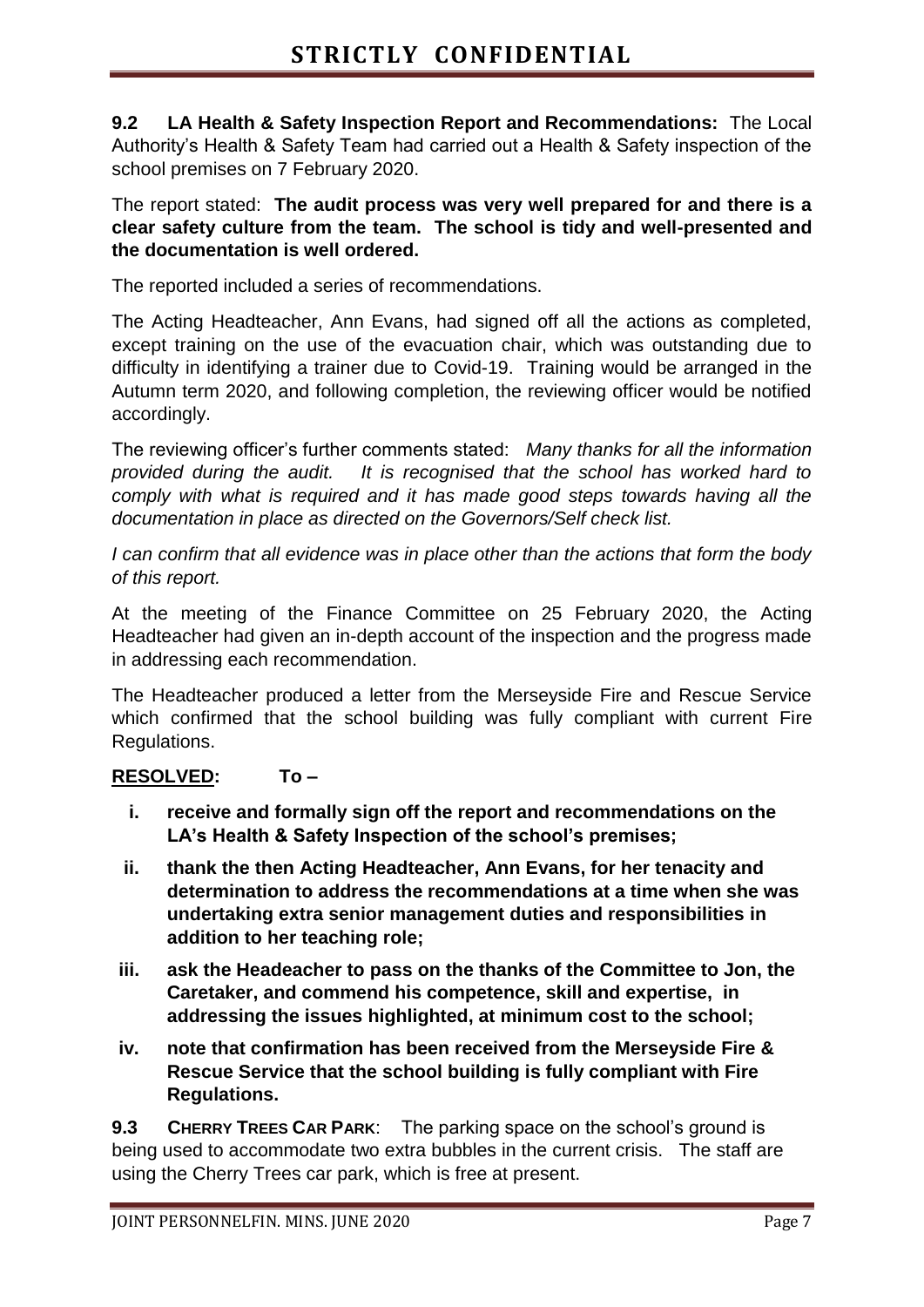The Headteacher asked a Governor if she was aware of anything in relation to the parking.

The Governor replied that she would pop in next week and have a catch up.

There being no further business, the Chair thanked everyone for their participation and input and closed the virtual meeting.

### **SIGNED AS A TRUE RECORD OF THE VIRTUAL JOINT MEETING OF THE PERSONNEL AND FINANCE COMMITTEES ON 16 JUNE 2020.**

**\_\_\_\_\_\_\_\_\_\_\_\_\_\_\_\_\_\_\_\_\_\_\_\_\_\_\_\_\_\_\_\_\_\_\_\_\_ DATE:**

**CHAIR**